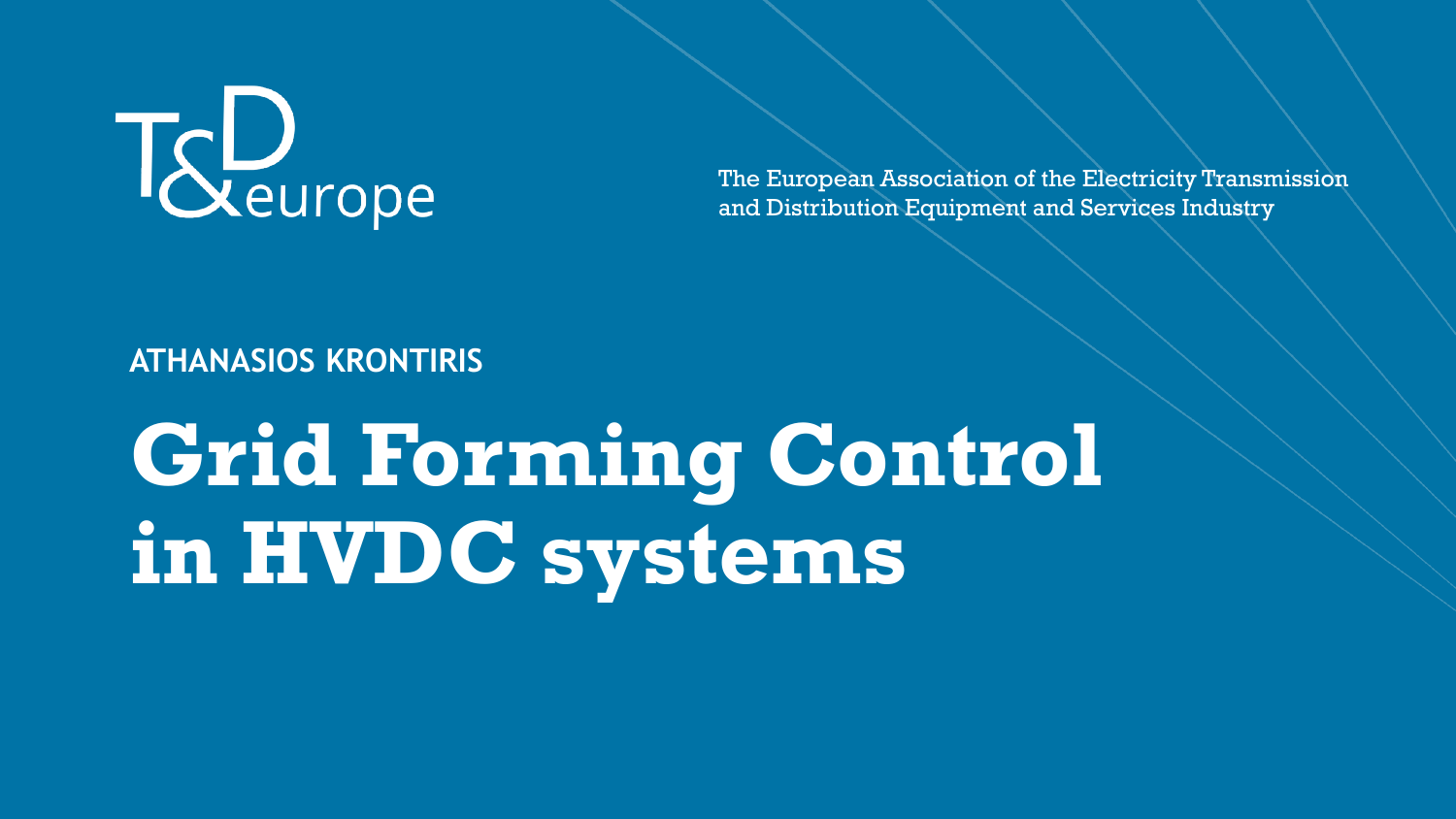## Europe's Grid Technology Providers INTRODUCING T&D EUROPE



T&D EUROPE is the European association of the **electricity transmission and distribution** equipment and services industry

Our scope includes the **complete range of products and services** necessary to transport and distribute electricity in high and medium voltage

T&D Europe is working towards **futureproofing the electricity networks** in Europe by means of policy, technology and investments

The companies represented by T&D Europe account for a production worth over €25 billion, and employ over 200.000 people in Europe

#### 12 National trade association members



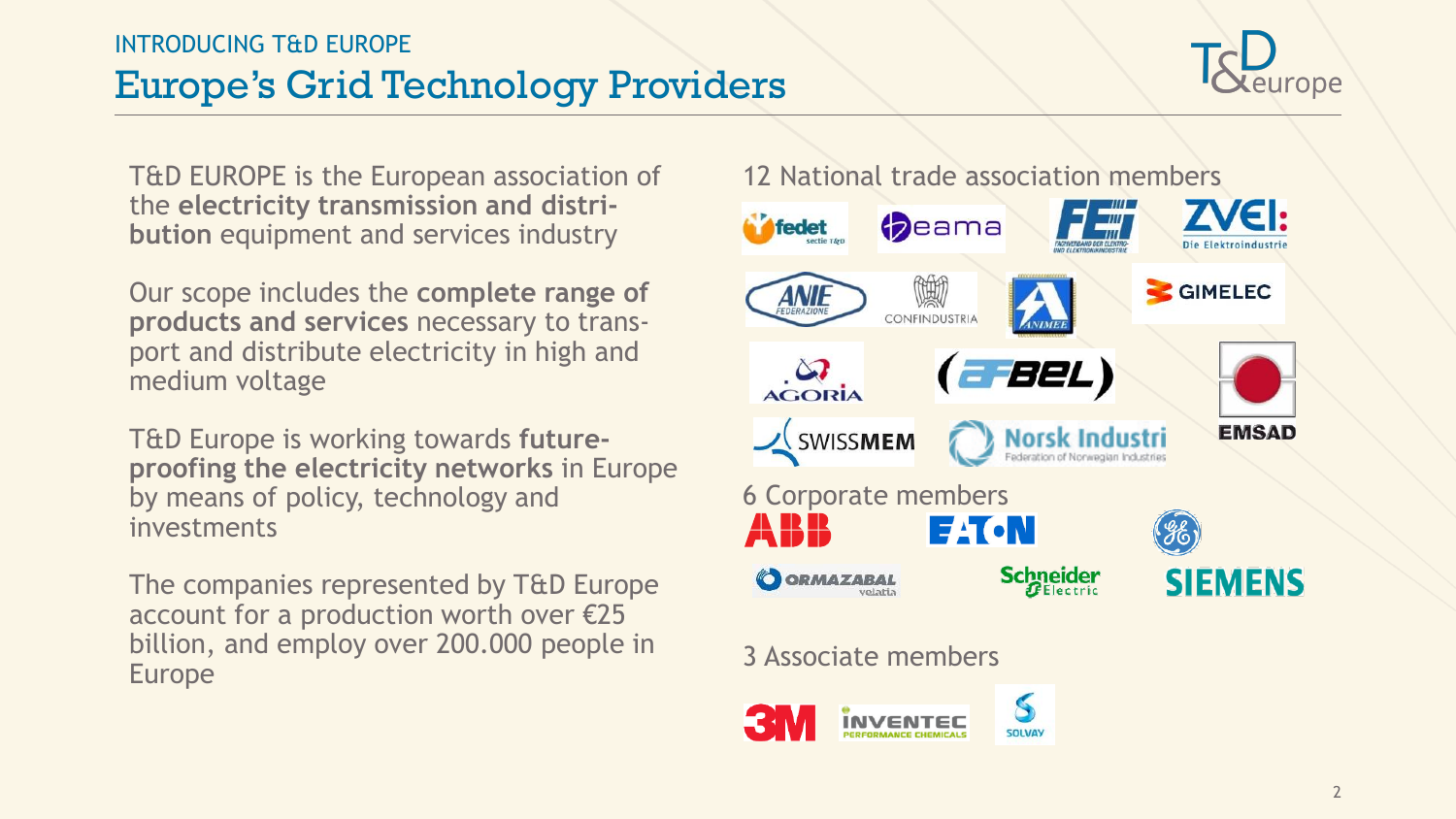

Ancillary services provided today by (VSC) HVDC

- Frequency Control
- Fast Frequency Control

Where is Grid Forming Control used in HVDC?

- Island operation for Offshore Wind Connections
- Black Start
- Extremely weak grids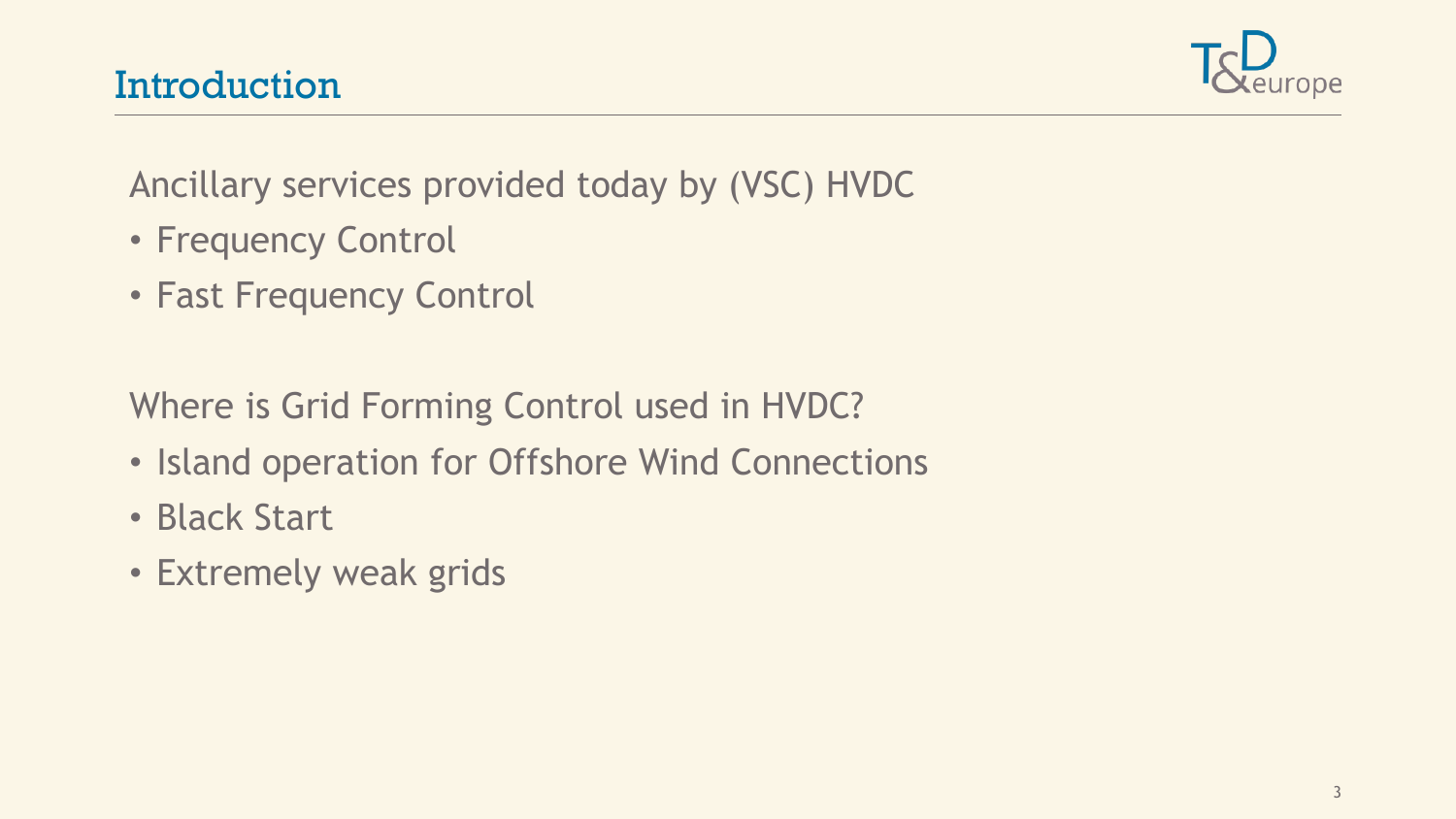- 1. Create system voltage
- 2. Contribute to fault level / fault current contribution
- 3. System survival to allow effective operation of LFDD
- 4. Sink for harmonics
- 5. Sink for unbalances
- 6. Prevent adverse control interaction
- 7. Contribution to inertia

Minor/no cost implications for hardware or software

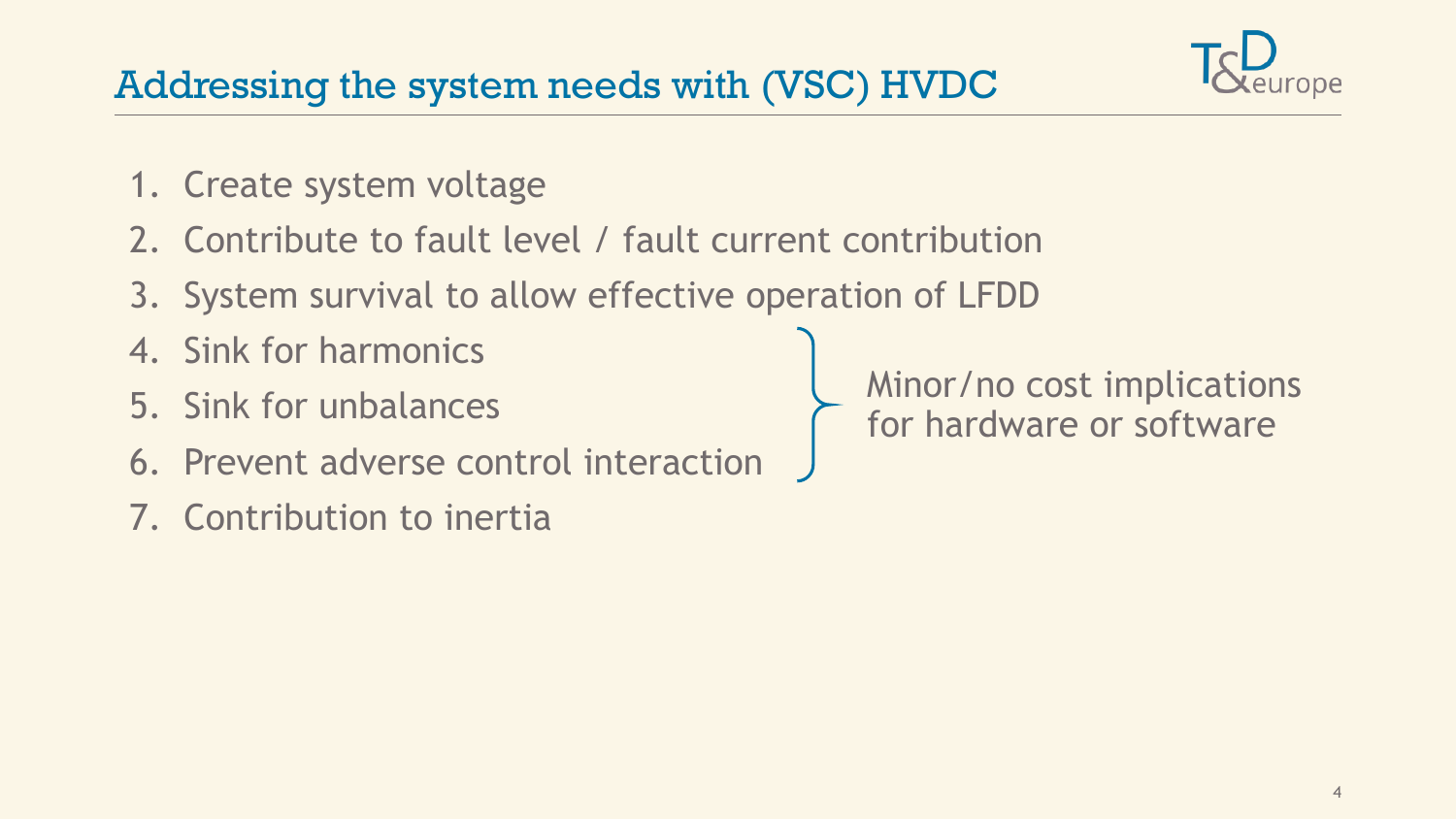# AC fault response options for VSC HVDC converters CIGRE TF B4.77



# Grid-Following

matches AC grid voltage and frequency

provides reactive current equal to the steady state rated current during AC faults

# Synchronous Grid-Forming

Grid-Forming converter able to operate in parallel with other AC frequency regulating equipment and converters

# Grid-Forming

regulates both instantaneous AC frequency and AC voltage

provides reactive current equal to the steady-state rated current during AC faults

# Virtual Synchronous Machine

(Synchronous) Grid-Forming converter with energy storage

delivers extra energy for short time

provides more than steady-state rated current during a fault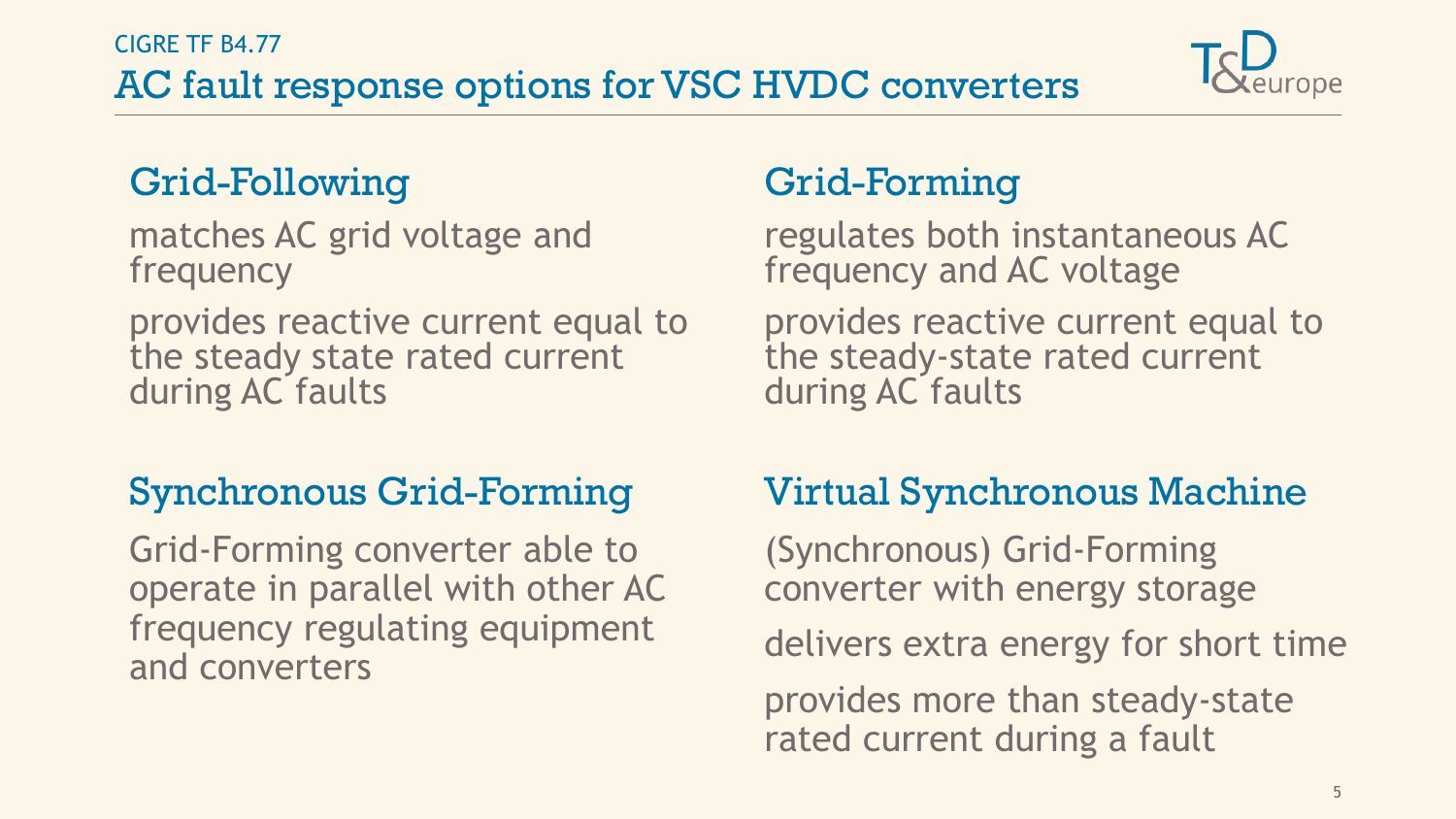Differences between VSC HVDC and generation in GFC CIGRE TF B4.77



Generation plant



**HVDC** 

## Primary source is limited

Single-terminal system: only gridside would need to run in GFC

Low DC voltage, easier integration of storage

Primary source is ..unlimited"

Double-terminal system: one or both converters to run in GFC?

High DC voltage, challenging for integration of storage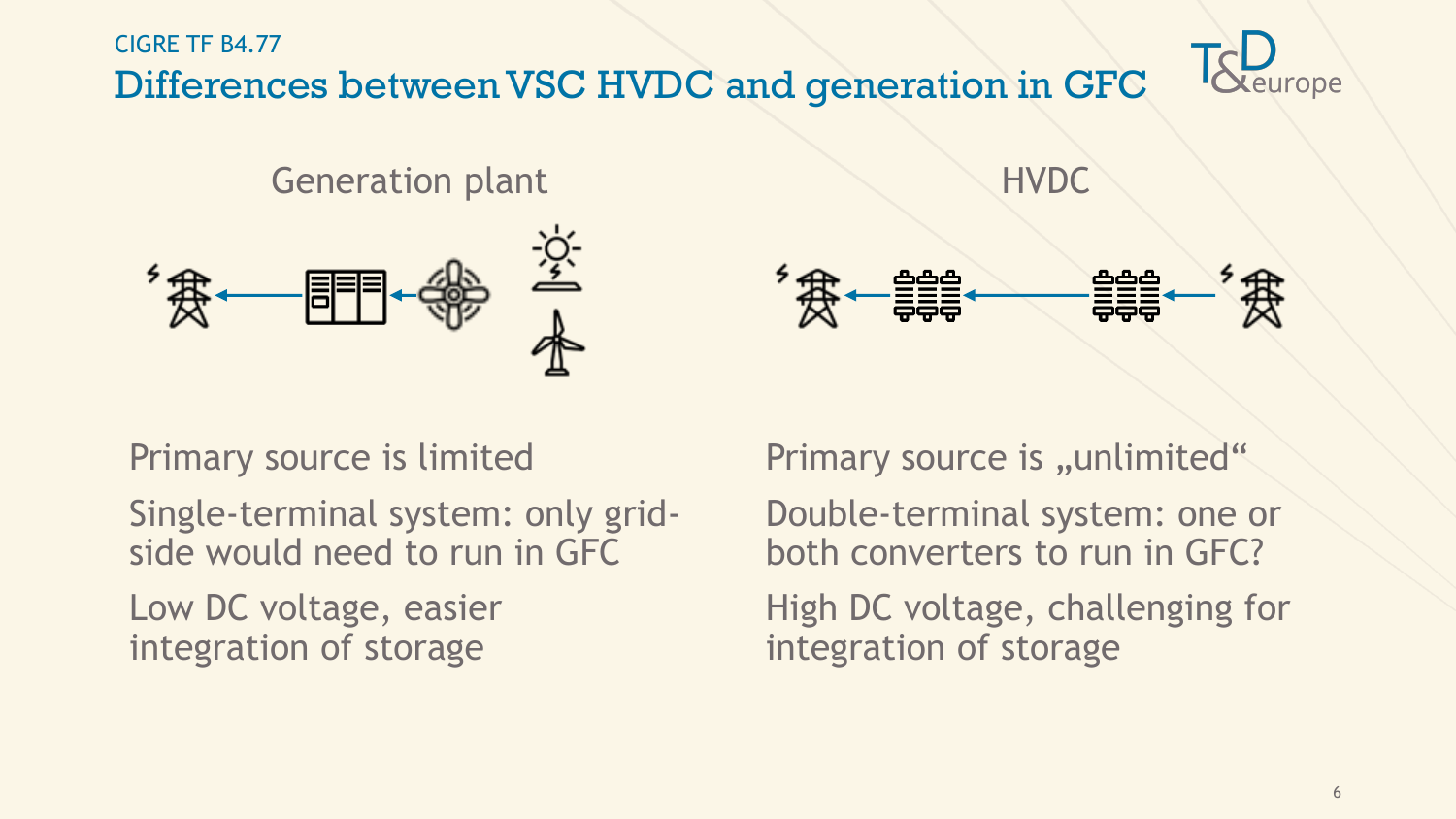

- HVDC is a transmission asset
- It does not subsitute synchronous generation, neither reduces system strength
- Some functionalities come without cost, or only marginal cost, others can be fulfiled in a limited way without increasing cost
- Main benefit of HVDC is to provide fast frequency control by connecting synchronous areas
- In the future, there will be no "infinite grid" at the sending end, generation/storage will have to provide the power needed at the remote end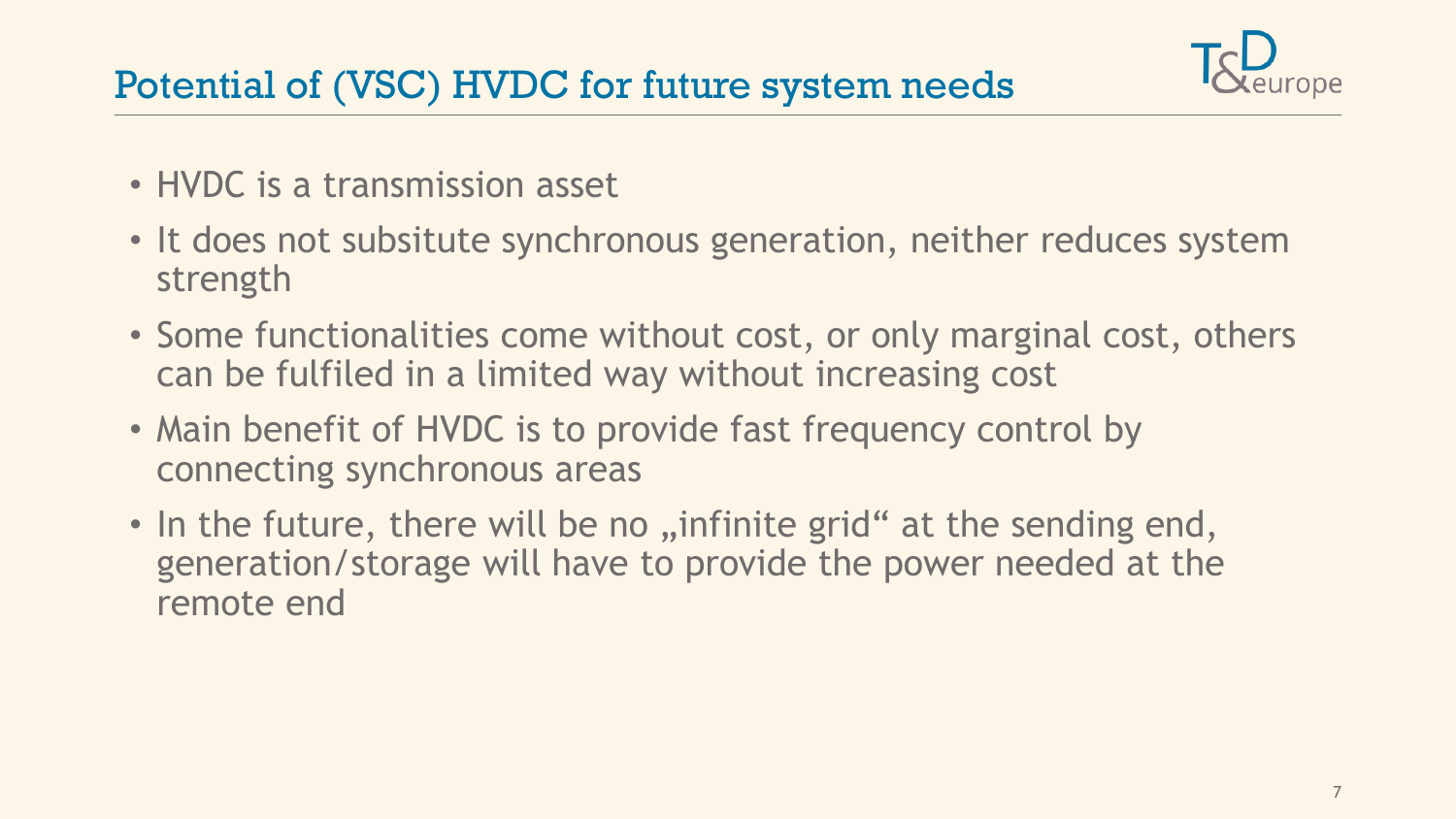#### About T&D Europe: The Secretariat GENERAL PRESENTATION



#### T&D Europe aisbl

Boulevard Auguste Reyers 80 B-1030 Brussels secretariat@tdeurope.eu www.tdeurope.eu

#### Secretary General

Diederik Peereboom +32 2 2066867 secretarygeneral@tdeurope.eu

# Policy Adviser Laure Dulière +32 2 2066863 policyadviser@tdeurope.eu